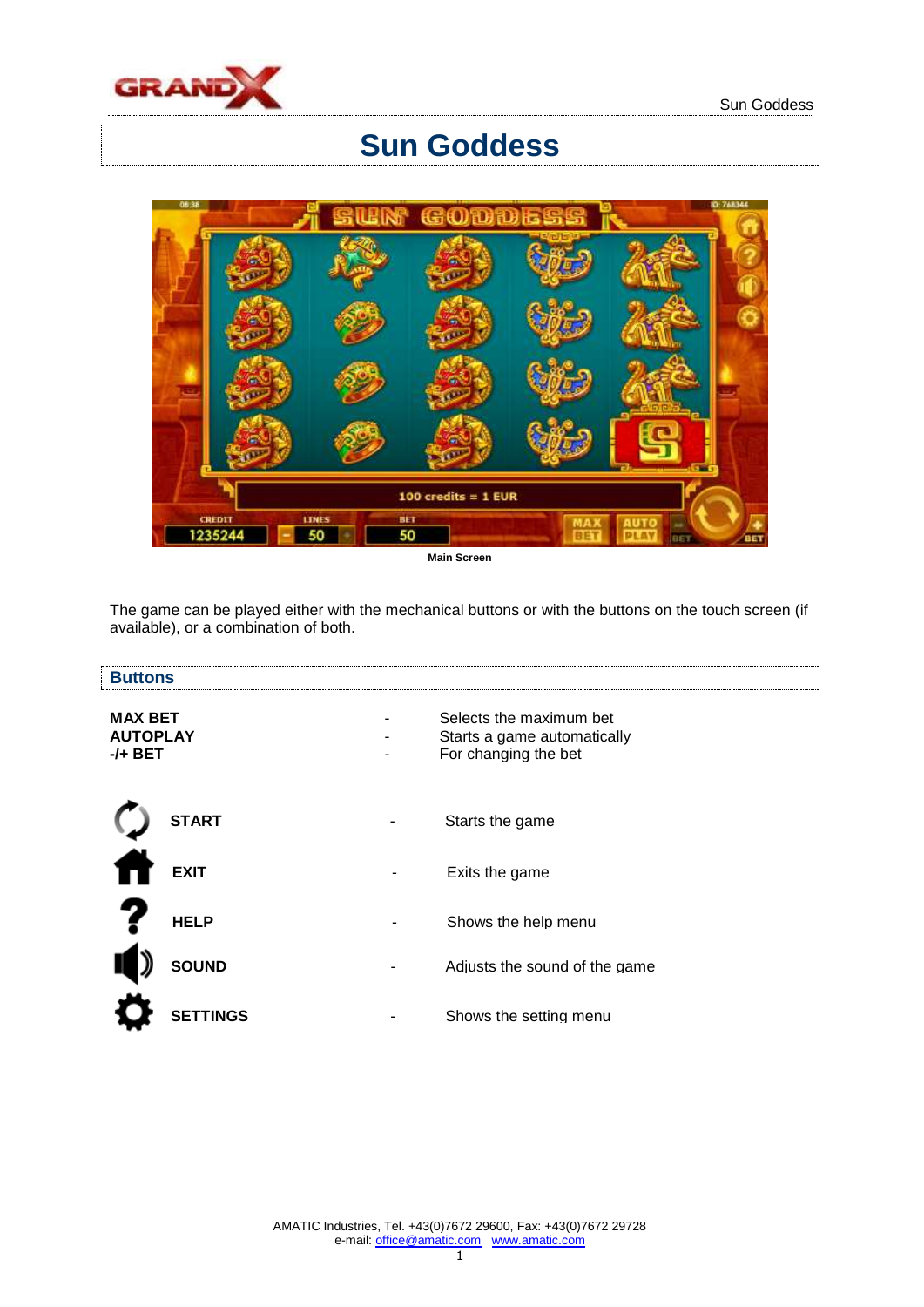

### After pressing the settings button:



**LANGUAGE** - Changes the language



| The following values are displayed onscreen |                                                              |  |  |  |
|---------------------------------------------|--------------------------------------------------------------|--|--|--|
| <b>CREDIT</b><br><b>LINES</b><br><b>BET</b> | Display the credit<br>Shows the lines<br>Displays the bet    |  |  |  |
| <b>Toolbar</b>                              |                                                              |  |  |  |
|                                             |                                                              |  |  |  |
|                                             | Displays the current time<br>Shows the ID of the played game |  |  |  |

Due to the varying configurations and versions, deviations between the displays or button assignments and this manual can occur.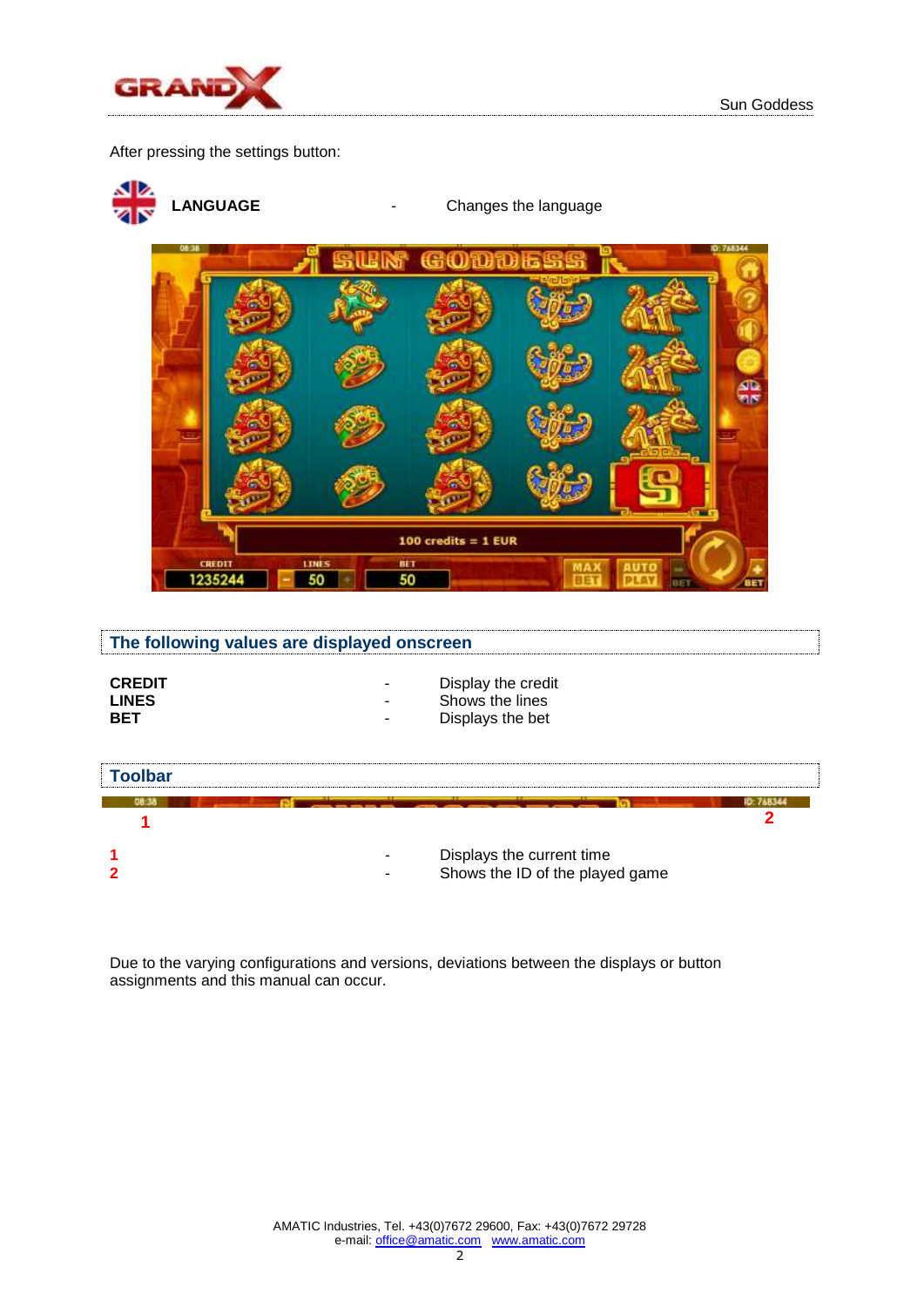

### **The Game**

After the desired stakes have been chosen the game is started with *START*. After the reel run the achieved winning combination is displayed among others by illuminated win lines and the win is added to the credit.

After the achieved wins have been added to the credit, bets can be placed anew.

The win plan respectively the onscreen help can be displayed at anytime by pressing the HELP button (or in this case win plan).

By a click on the symbols on the reels the player can get information regarding possible wins with a sufficiently great amount of the respective symbols.

### **Help - Menu**

The help menu opens when pressing the HELP button. This has its own button panel.

# **NEXT PAGE CONSIDERT A RETURN TO GAME CONSIDERT A RETURN TO GAME CONSIDERT A RETURN TO GONIFICAT A RETURN TO GONIFICAT A RETURN TO GONIFICAT A RETURN TO GONIFICAT A RETURN TO GONIFICAT A RETURN TO GONIFICAT A RETURN**

- **PREVIOUS PAGE** To switch to the previous page
	-
	- **To continue the game**



**Help Screen 1**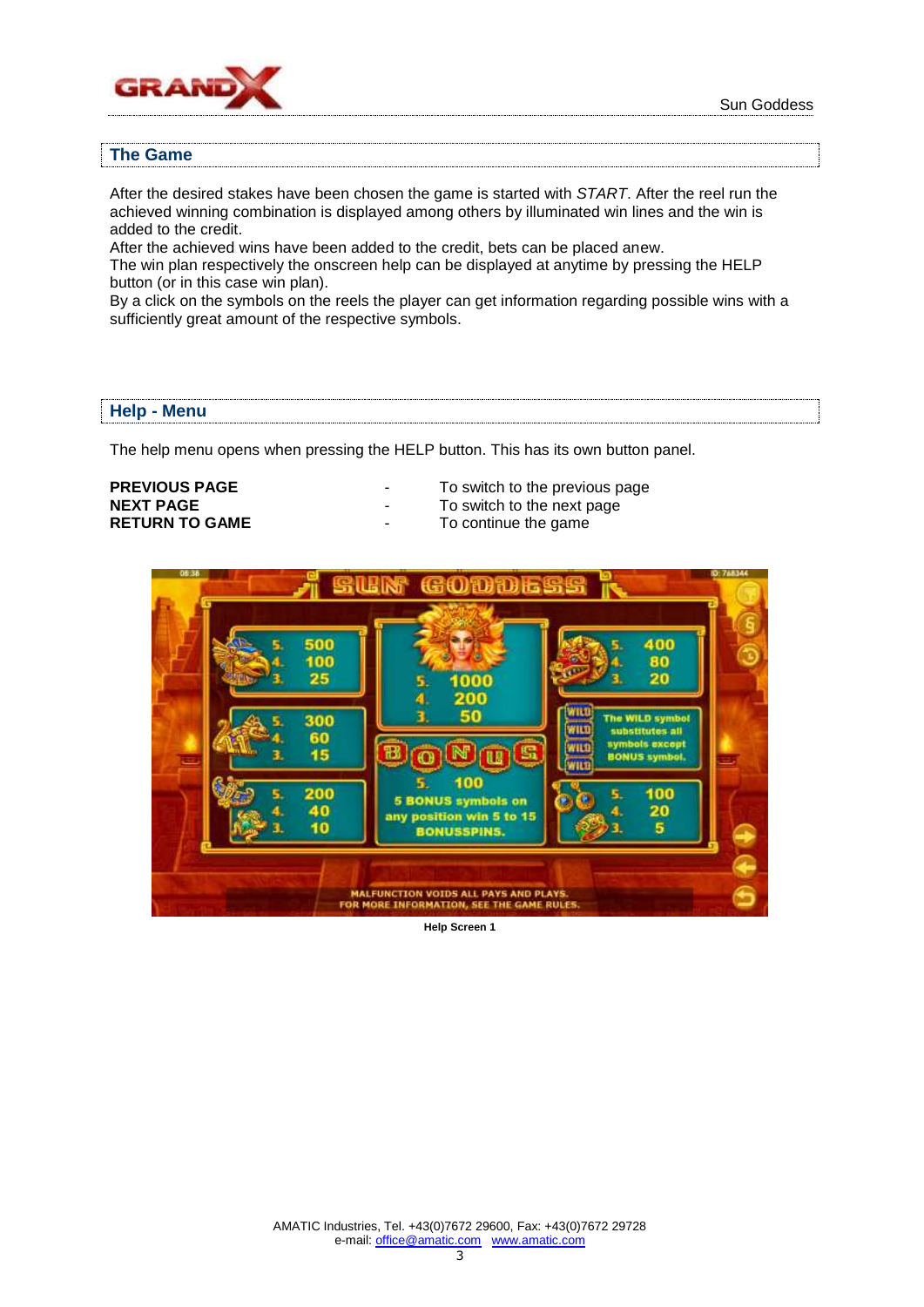



**Help Screen 2**



**Help Screen 3**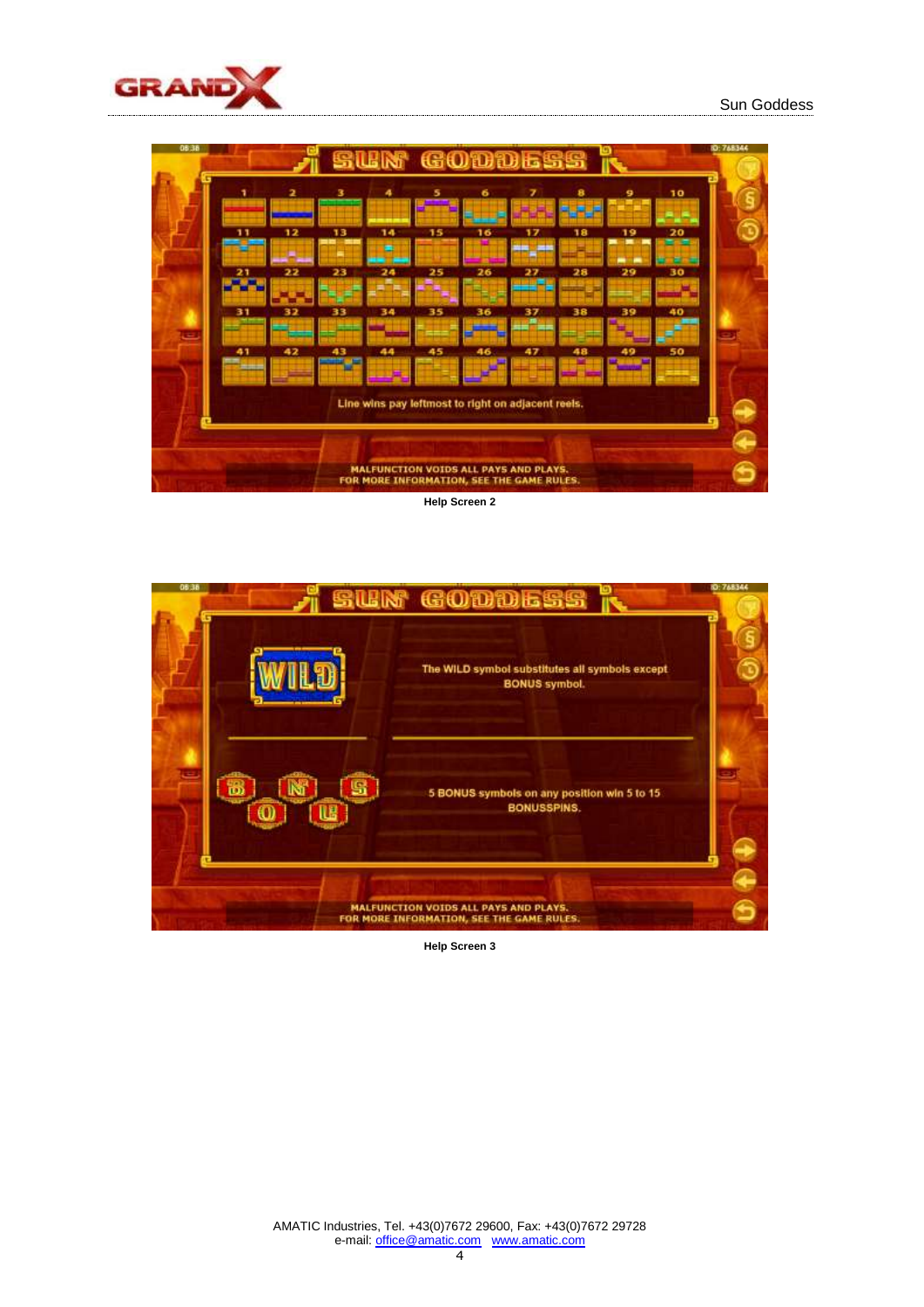

#### Sun Goddess



**Help Screen 4**



**Help Screen 5**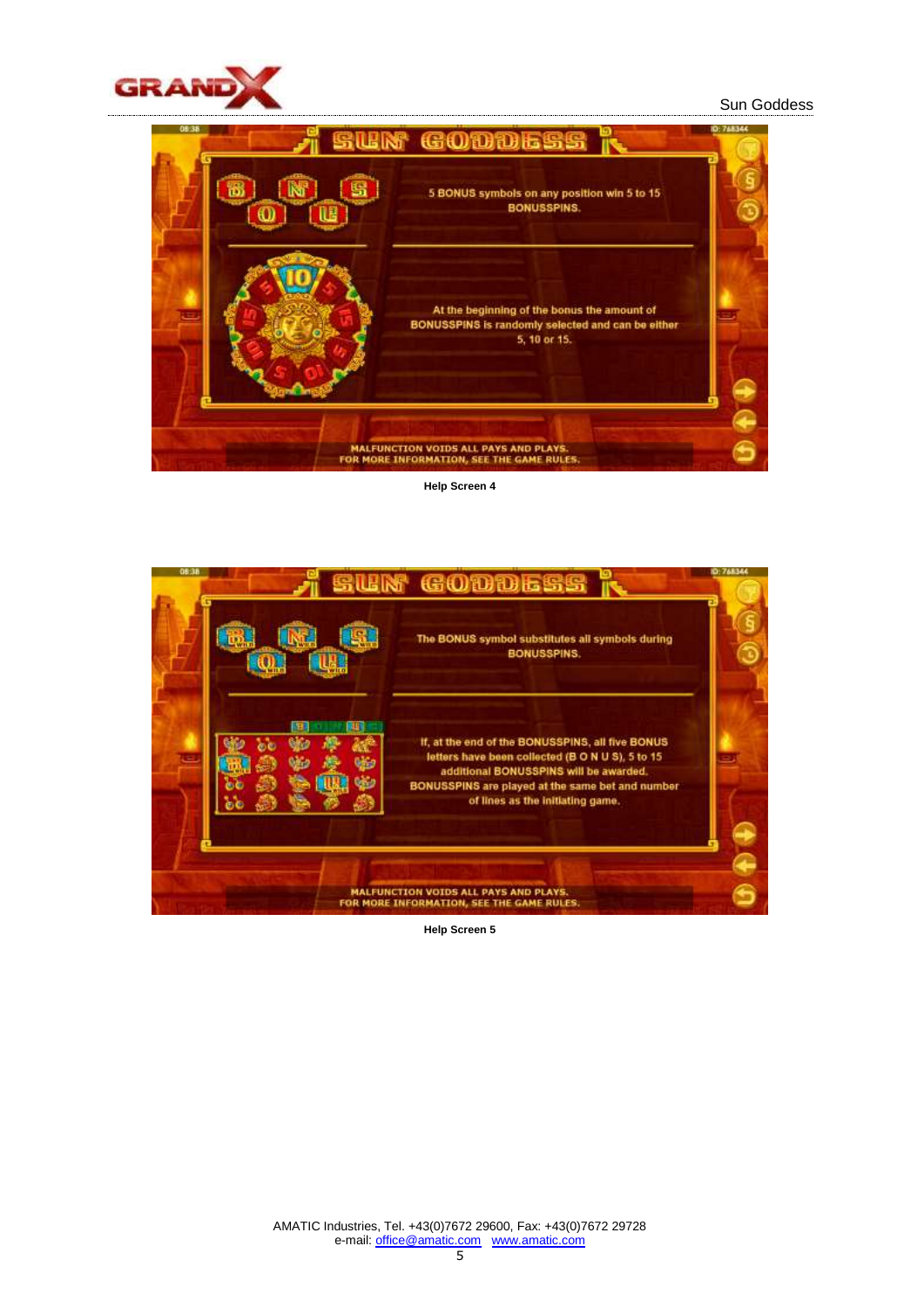

### **Game Rules**

In this section the rules of the game are shown.



**Game rules**

### **History**

Each played game session is listed here.



**History**